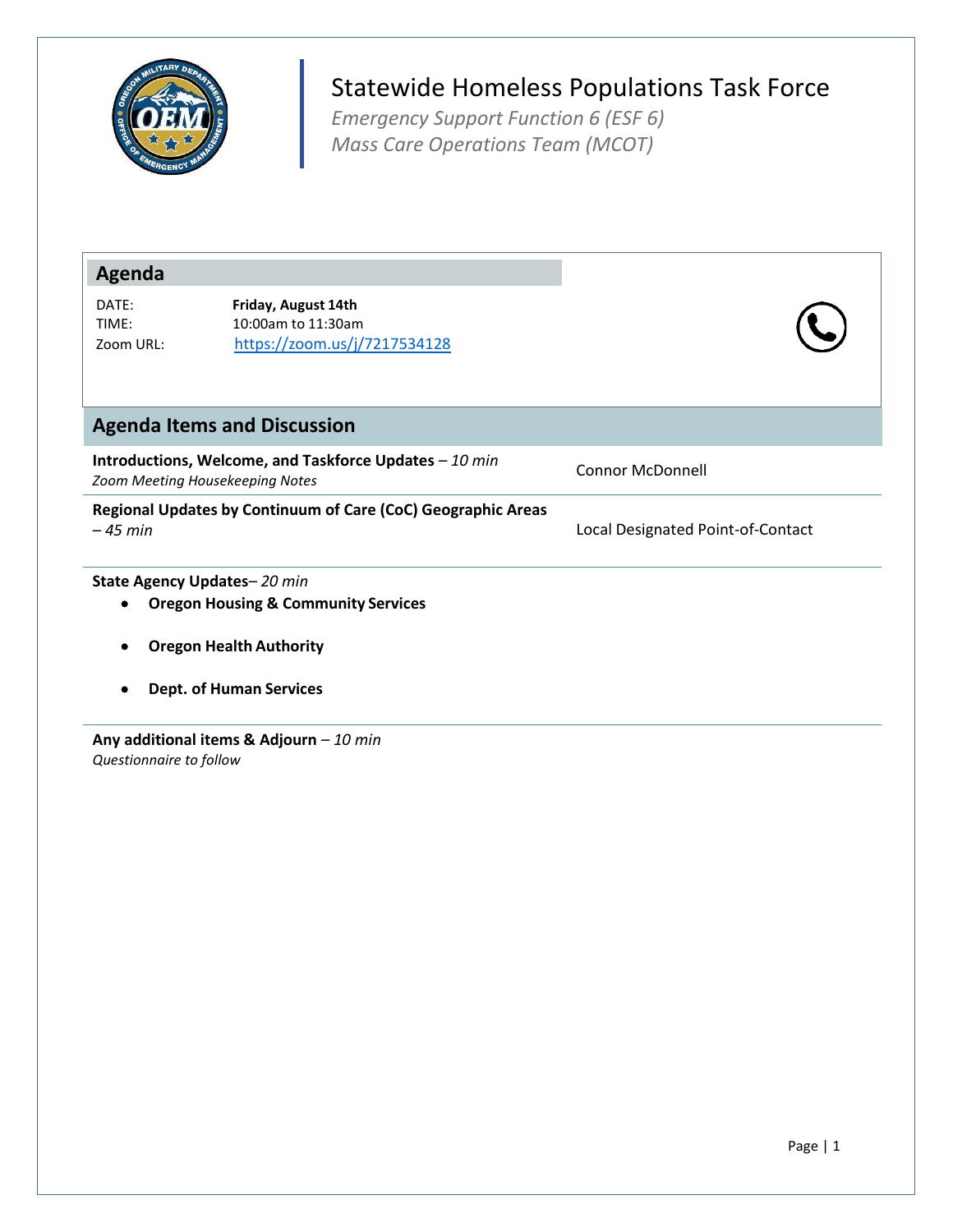## Meeting Summary

Local/Regional Updates:

| <b>COVID-19 Homeless Populations Taskforce</b>              |                                   |                     |                                                                                                                                                                                                                                                                                                                                                                                                                                                                                                                                                                                 |  |
|-------------------------------------------------------------|-----------------------------------|---------------------|---------------------------------------------------------------------------------------------------------------------------------------------------------------------------------------------------------------------------------------------------------------------------------------------------------------------------------------------------------------------------------------------------------------------------------------------------------------------------------------------------------------------------------------------------------------------------------|--|
| Statewide Regional Updates - August 14, 2020                |                                   |                     |                                                                                                                                                                                                                                                                                                                                                                                                                                                                                                                                                                                 |  |
| Continuum of<br>Care                                        | <b>Counties</b>                   | <b>Name</b>         | <b>Summarized Update</b>                                                                                                                                                                                                                                                                                                                                                                                                                                                                                                                                                        |  |
| OR 502-<br>Medford,<br>Ashland, Jackson<br>County CoC       | Jackson                           | Connie<br>Wilkerson | Temporary urban campground is<br>at full capacity to help relocated<br>those at risk due to local wildfire<br>and will be expanding to<br>accommodate. 5-campground<br>residence were placed in<br>permanent housing. Rental<br>Assistance is being distributed<br>and they are working with<br>partners to help get those<br>resources are. Two seasonal<br>shelters will need to relocate for<br>social distance, one adult and<br>one youth shelters. Trying to<br>launch year-round shelters.<br>Shelters closures are creating<br>concerns for safe sheltering<br>options. |  |
| OR 503- Central<br>Oregon CoC                               | Deschutes,<br>Crook,<br>Jefferson | Colleen<br>Thomas   | Undocumented and minority<br>homeless neighbors are being<br>looked at specifically. Isolation<br>Hotel program is being renewed.<br>Looking forward to legislative and<br>funding updates.                                                                                                                                                                                                                                                                                                                                                                                     |  |
| OR 505- Oregon<br><b>Balance of State</b><br>Coc            | 26 Counties<br>(Below)            | Caleb<br>Green      | Providing support for 26 counties<br>particularly around rental relief<br>funds and entry service points.                                                                                                                                                                                                                                                                                                                                                                                                                                                                       |  |
| OR 506-Hillsboro,<br>Beaverton/<br>Washington<br>County CoC | Washington                        | Mellani<br>Calvin   | Open 30 new tent site at the<br>Hillsboro fairgrounds.                                                                                                                                                                                                                                                                                                                                                                                                                                                                                                                          |  |
|                                                             |                                   |                     |                                                                                                                                                                                                                                                                                                                                                                                                                                                                                                                                                                                 |  |
| OR-505 Balance<br>of State                                  | Coos, Curry                       | Laura<br>Moore      | Biggest challenge is lack of<br>affordable housing. Continue to<br>work tirelessly to help those most<br>vulnerable.                                                                                                                                                                                                                                                                                                                                                                                                                                                            |  |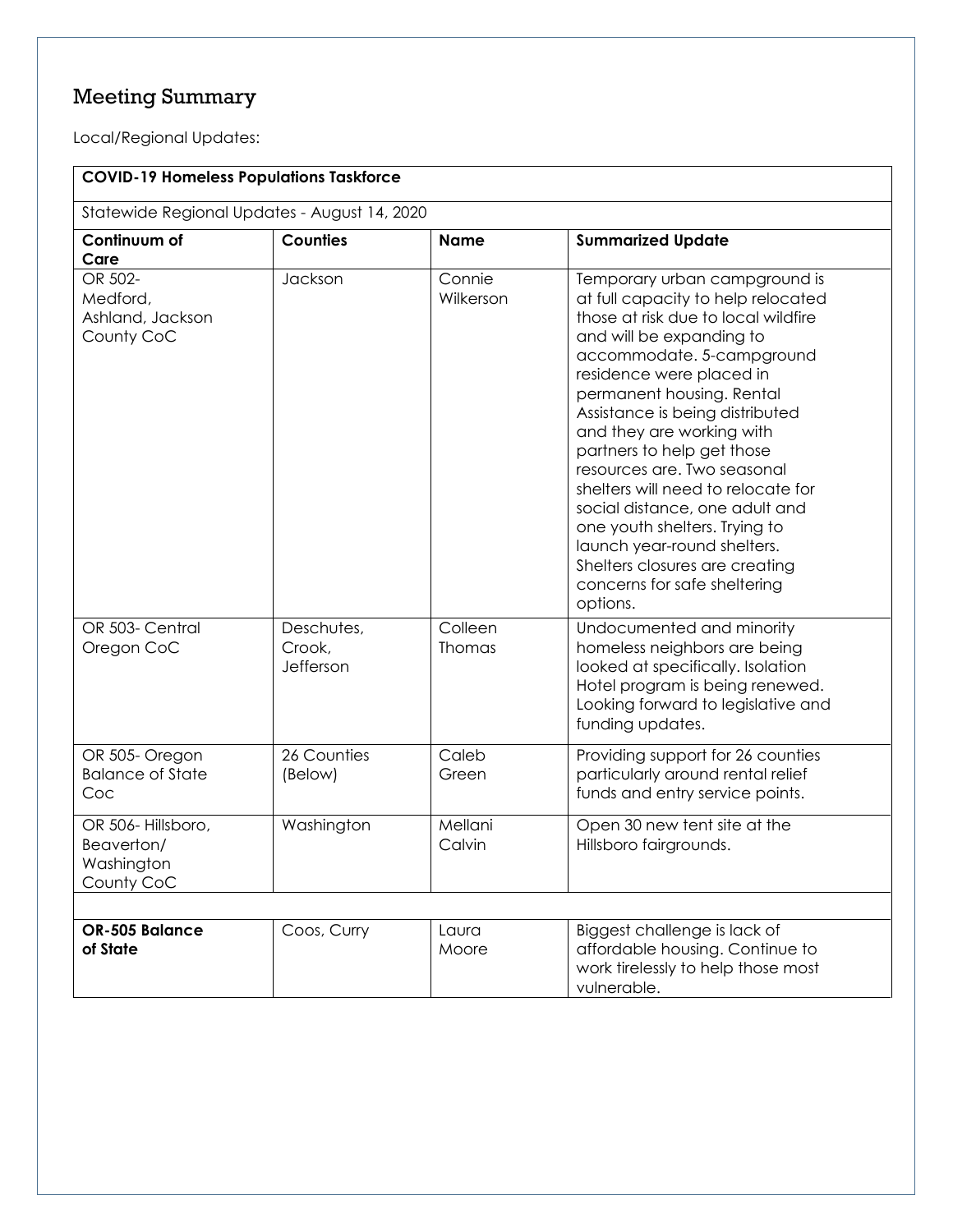| Josephine,<br>Douglas                        | Kelly<br>Wessels     | Wrap-Around services grant is<br>working on those unsheltered<br>positive tested Oregonians work<br>together with OHA. Non-English<br>speaking applicants are being<br>served. Uptick with COVID cases.<br>Need infrastructure for shelter<br>resources. Needing local buy-in.<br>Enjoyed last week's In-Focus<br>Messaging session.                                                                       |
|----------------------------------------------|----------------------|------------------------------------------------------------------------------------------------------------------------------------------------------------------------------------------------------------------------------------------------------------------------------------------------------------------------------------------------------------------------------------------------------------|
| Klamath,<br>Lake                             | Christina<br>Zamora  | Getting Rental Assistance out the<br>door quicker than ever and cross-<br>training staff to help intake.<br>Working on housing property up<br>and running. Keeping up on data<br>entry is difficult.                                                                                                                                                                                                       |
| Harney,<br>Malheur                           | Heather<br>Ε.        | Rental assistance is the major<br>priority but the data entry side is a<br>challenge because of current<br>workloads. Tiny shelter project<br>being moved to private land.<br>Good feedback from<br>community. Housing project<br>Director is still working on future<br>projects.                                                                                                                         |
| Grant,<br>Union,<br>Wallowa,<br><b>Baker</b> | Rochelle<br>Hamilton | Rental Assistance is being<br>provided and are almost caught<br>up with data entry with two new<br>hires to help. Currently working on<br>a homeless warming station<br>collaboration with the Public<br>Health Authority to prepare for<br>colder, more vulnerable months.<br>Focus on unsheltered and the<br>need for the isolation Hotel<br>program remains. Planning for<br>November shelter openings. |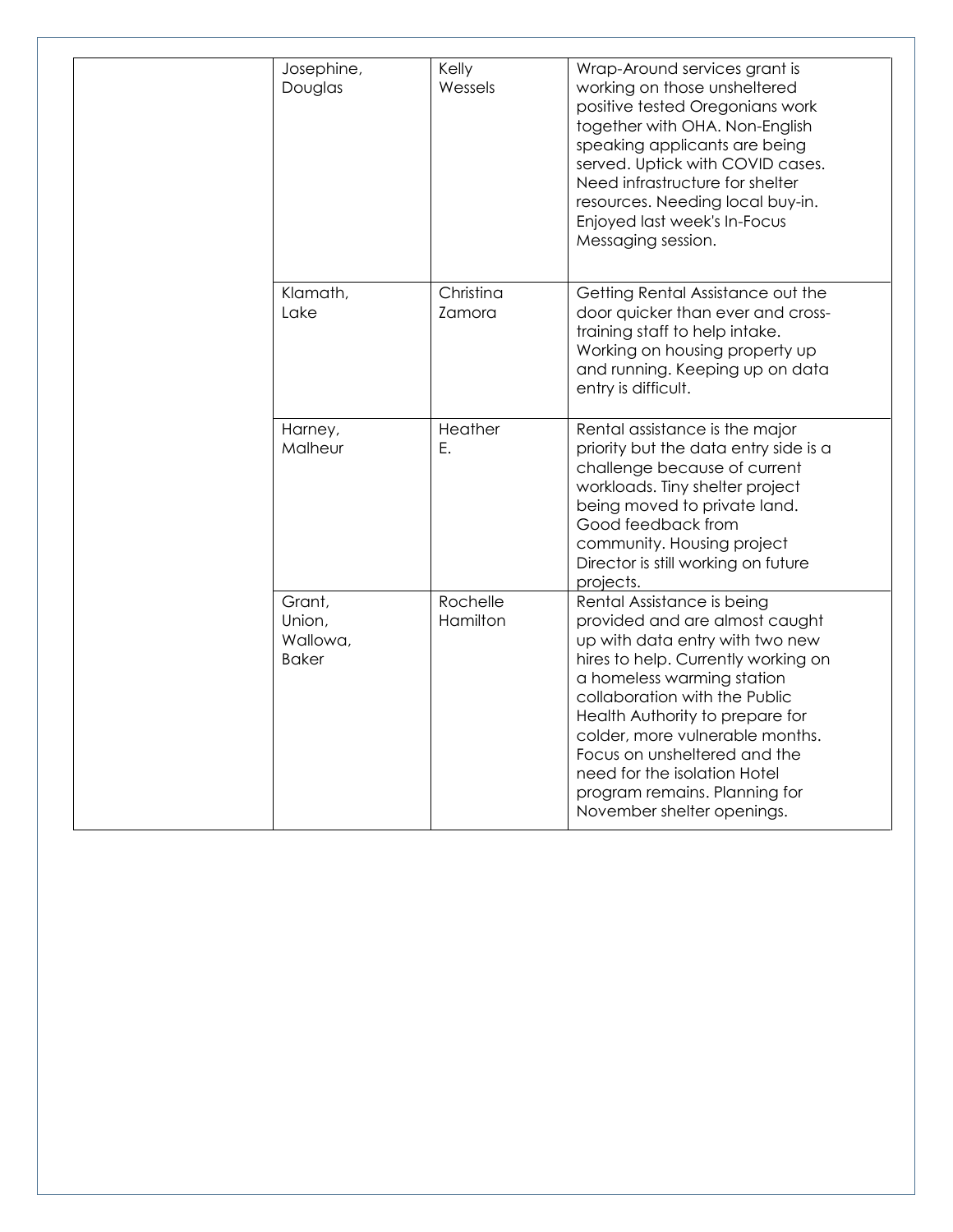| Lincoln,<br>Working to help those eligible for<br>Peggie<br>Benton,<br>McGuire<br>SSI retrieve resources that they<br>Linn<br>can then use to place into<br>permanent housing. Rental<br>assistance resources are being<br>distributed. Waiting on HUD<br>Continuum of Care funds for<br>approved projects. Funding on<br>winter shelters is an issue and will<br>have to offer congregate and<br>non-congregate shelters. Large<br>shelter in the area is closing due<br>to needed repairs. Looking into<br>RFPs.<br><b>Counties</b><br>Lane, Multnomah, Marion, Polk, Clackamas, Gilliam, Morrow, Umatilla,<br><b>Unavailable</b><br>Wheeler, Clatsop, Columbia, Tillamook, Yamhill | Hood River,<br>Wasco,<br>Sherman | Sarah<br>Kellems | Planning non-congregate shelters<br>for winter warming. Immediate<br>solution is to purchase individual<br>emergency shelters such as those<br>at Pallet Shelter. Working with<br>local partners on placement and<br>funding. Challenges include<br>navigation of the federal relief<br>fund system. Local and State<br>partnerships are helping.<br>Partnering with Wasco on a joint<br>shelter through ESG2. Wasco is<br>experiencing a lot of fires right<br>now and smoke. Hotel programs<br>are not allowing those affected<br>by smoke or risk because they<br>are COVID negative. |
|---------------------------------------------------------------------------------------------------------------------------------------------------------------------------------------------------------------------------------------------------------------------------------------------------------------------------------------------------------------------------------------------------------------------------------------------------------------------------------------------------------------------------------------------------------------------------------------------------------------------------------------------------------------------------------------|----------------------------------|------------------|------------------------------------------------------------------------------------------------------------------------------------------------------------------------------------------------------------------------------------------------------------------------------------------------------------------------------------------------------------------------------------------------------------------------------------------------------------------------------------------------------------------------------------------------------------------------------------------|
|                                                                                                                                                                                                                                                                                                                                                                                                                                                                                                                                                                                                                                                                                       |                                  |                  |                                                                                                                                                                                                                                                                                                                                                                                                                                                                                                                                                                                          |
|                                                                                                                                                                                                                                                                                                                                                                                                                                                                                                                                                                                                                                                                                       |                                  |                  |                                                                                                                                                                                                                                                                                                                                                                                                                                                                                                                                                                                          |

| Non-Profit,<br>City, and<br>Other | Suzanne<br>Mann-<br>Heintz | Florence /<br>Linn County<br>Coastal Arms | Safe shelter for students opened<br>about 18 months ago. Warming<br>station but no other shelters<br>developed yet. Future projects to<br>help develop area. Transitional<br>project in the works. No winter<br>shelters but maybe 6 days a week.<br>Look forward to future partnerships. |
|-----------------------------------|----------------------------|-------------------------------------------|-------------------------------------------------------------------------------------------------------------------------------------------------------------------------------------------------------------------------------------------------------------------------------------------|
|                                   |                            |                                           |                                                                                                                                                                                                                                                                                           |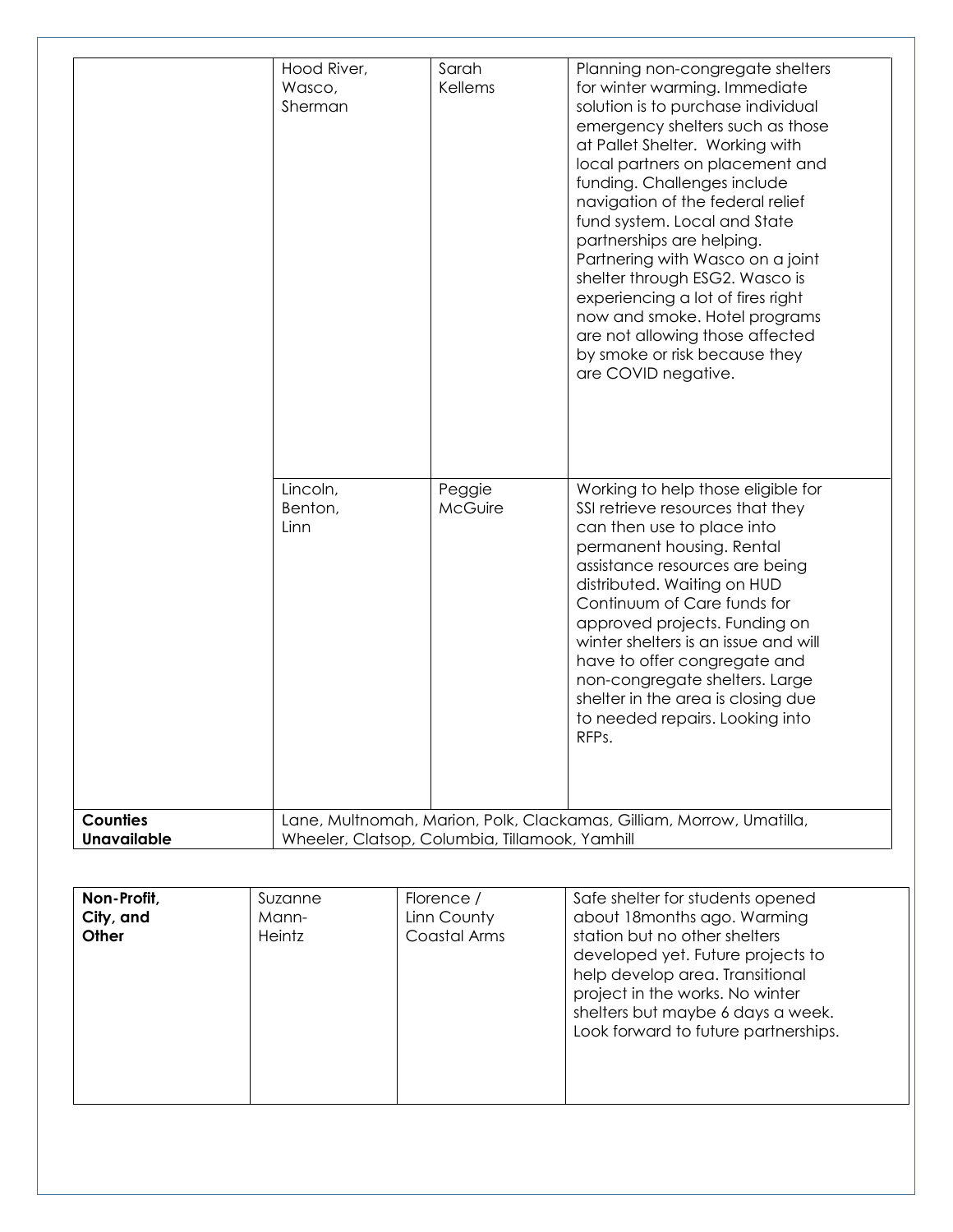|                                | Marissa Cade       | Home Share<br>Oregon                                                              | Not a great resource for those<br>facing unsheltered issues but they<br>can assist with finding affordable<br>housing options. Would like to<br>collaborate statewide. Email is<br>marissa@fearlessfacilitation.net                                                                                                                                                                                                                                                                                                                                                                                                                                                                                                                                                                                                                                                                                                                                                                                                                                                                                                               |
|--------------------------------|--------------------|-----------------------------------------------------------------------------------|-----------------------------------------------------------------------------------------------------------------------------------------------------------------------------------------------------------------------------------------------------------------------------------------------------------------------------------------------------------------------------------------------------------------------------------------------------------------------------------------------------------------------------------------------------------------------------------------------------------------------------------------------------------------------------------------------------------------------------------------------------------------------------------------------------------------------------------------------------------------------------------------------------------------------------------------------------------------------------------------------------------------------------------------------------------------------------------------------------------------------------------|
| <b>State</b><br><b>Updates</b> | Nicole Stoenner    | Senior<br>Legislative &<br>Government<br>Relations<br>Coordinator,<br><b>OHCS</b> | Some programs have been<br>eliminated, but we also saw<br>increased investments in tried and<br>true programs that will support our<br>friends and neighbors through these<br>challenging economic times. See<br>the <b>Special Director's Message</b> for<br>information on OHCS's Budget<br>adjustments.<br><b>OHCS Tableau Tables</b><br><u><b>Tenant Right Article - My Oregon</b></u><br><b>News</b>                                                                                                                                                                                                                                                                                                                                                                                                                                                                                                                                                                                                                                                                                                                         |
|                                | <b>Mike Savara</b> | Assistant<br>Director of<br>Homeless<br>Services,<br><b>OHCS</b>                  | Coronavirus Rent Relief Program<br>(CRRP) switch with Coronavirus Safe<br>Sheltering Program from General<br>Funds to Federal Funds protocols.<br>We are still looking into how all<br>programs will be impacted but do<br>not foresee major changes to<br>programs. Should have guidance<br>available in the next few weeks.<br>FAQ session will be planned so more<br>to come with these subjects.<br>ESG2 - During Special Session, we<br>received a waiver that allows other<br>organizations outside the<br>Community Action Agency network<br>to apply for resources. \$7 million will<br>be devoted allocation to the<br>Community Action Network. The<br>other \$42 million will be allocated<br>through a competitive process with<br>regional allocations and allocations<br>not historically made available.<br>Invites sent to all 8 CoC's. Not sure at<br>this point when the competitive<br>process will be open but in the next<br>three weeks we will have our<br>strategies after we talk with the<br>CoCs. Allocation of ESG1 are being<br>seen as a model nationally because<br>these resources are available. |